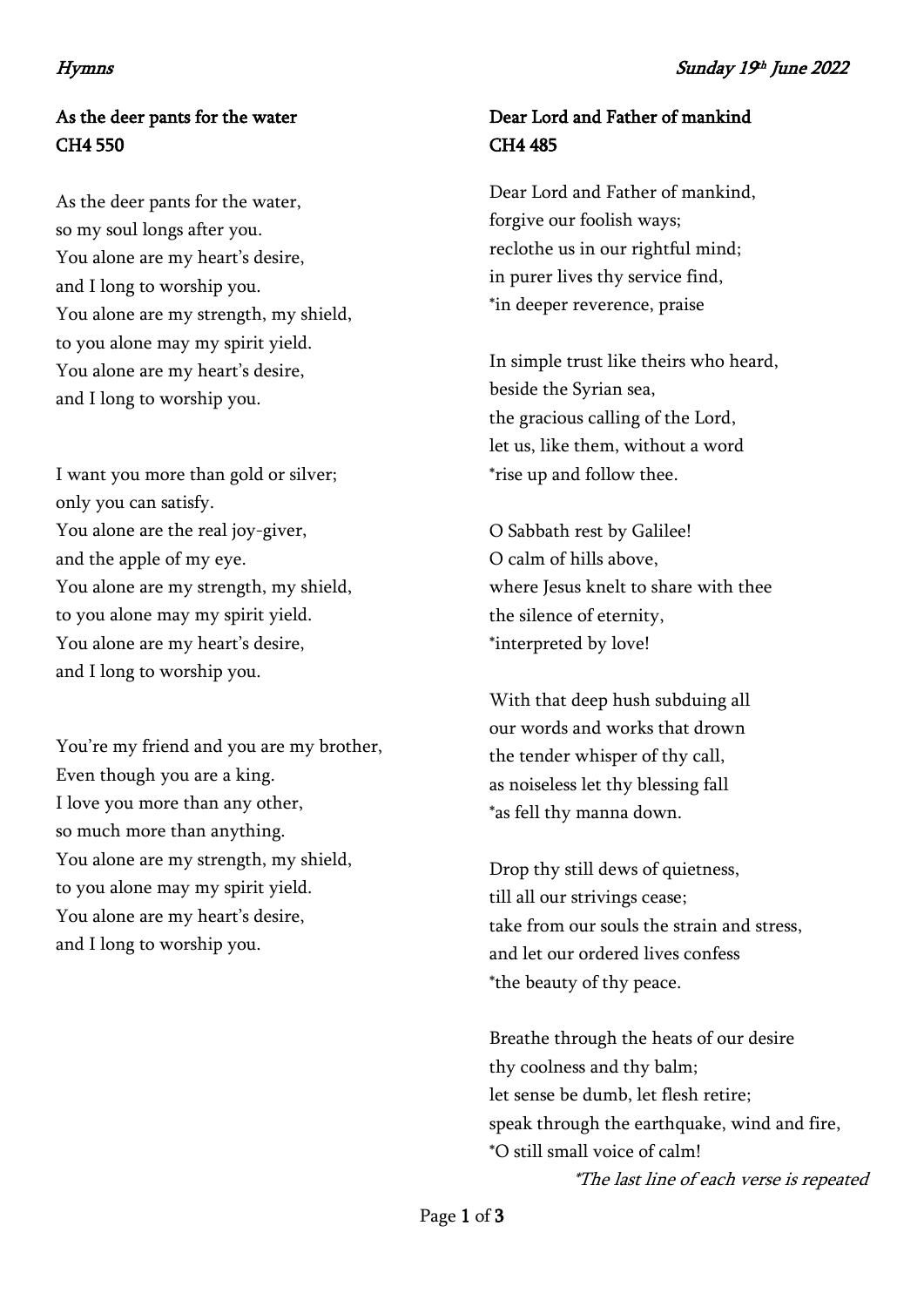# Come, living God, when least expected CH4 609

1 Come, living God, when least expected, when minds are dull and hearts are cold, through sharpening word and warm affection revealing truths as yet untold.

2 Break from the tomb in which we hide you to speak again in startling ways; break through the words in which we bind you to resurrect our lifeless praise.

3 Come now, as once you came to Moses within the bush alive with flame, or to Elijah on the mountain, by silence pressing home your claim.

4 So, let our minds be sharp to read you in sight or sound or printed page, and let us greet you in our neighbours, in ardent youth or mellow age.

5 Then, through our gloom, your Son will meet us as vivid truth and living Lord, exploding doubt and disillusion to scatter hope and joy abroad.

6 Then we will share his radiant brightness and, blazing through the dread of night, illuminate by love and reason, for those in darkness, faith's delight.

## For the beauty of the earth CH4 181

For the beauty of the earth, for the beauty of the skies, for the love which from our birth over and around us lies:

> Christ, our God, to you we raise this our sacrifice of praise.

For the beauty of each hour of the day and of the night, hill and vale, and tree and flower, sun and moon and stars of light:

For the joy of ear and eye, for the heart and mind's delight, for the mystic harmony linking sense to sound and sight:

For the joy of human love, brother, sister, parent, child, friends on earth, and friends above, for all gentle thoughts and mild:

For each perfect gift and sign of your love so freely given, graces human and divine, flowers of earth and buds of heaven: